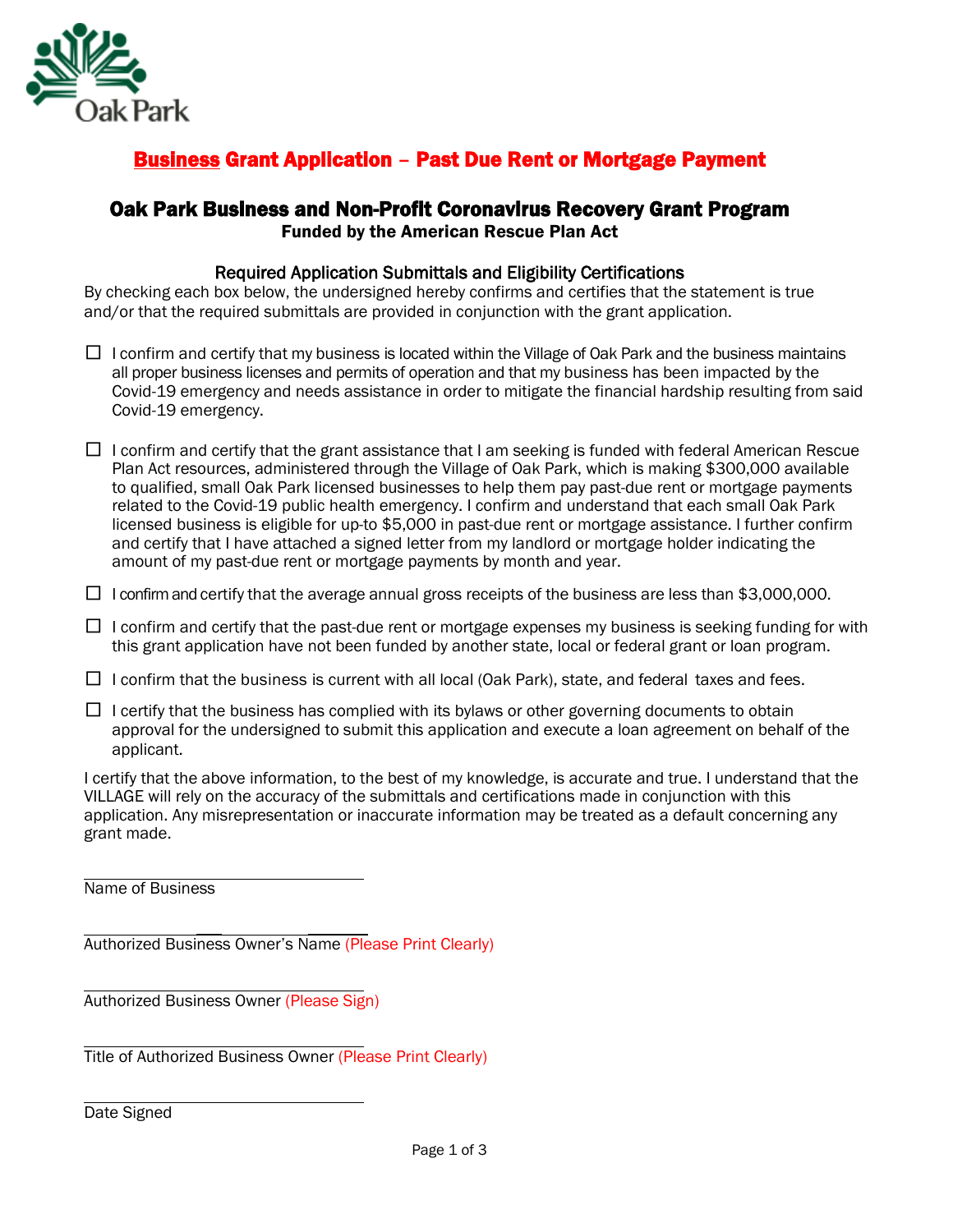#### Business Grant Application – Past Due Rent or Mortgage Payment Page 2

The Village will begin to accept grant program applications on Monday, September 27, 2021.

| (Please DO NOT submit this application without listing the businesses EIN and DUNS number)             |
|--------------------------------------------------------------------------------------------------------|
| Business Organization Type (Please Check One): ___Sole Proprietor ___Partnership ___Corporation ___LLC |
| ,我们也不能在这里的人,我们也不能在这里的人,我们也不能在这里的人,我们也不能在这里的人,我们也不能在这里的人,我们也不能在这里的人,我们也不能在这里的人,我们也                      |
|                                                                                                        |

## Grant Application Submission Instructions

Completed application forms and all attachments should be scanned and emailed t[o business@oak-park.us](mailto:business@oak-park.us) or can be mailed to: Village of Oak Park, Attention - Development Customer Services Department, 123 Madison Street, Oak Park, IL 60302. If you have any questions about the application requirements or have any issues with submitting any of the required documents, please email **business@oak-park.us. DO NOT SUBMIT THIS** APPLICATION WITHOUT THE REQUIRED LETTER FROM YOUR LANDLORD OR MORTGAGE HOLDER SHOWING THE MONTH AND YEAR YOU ARE PAST\_DUE ON RENT. THE LETTER SHOULD LIST THE MONTH/YEAR AND CORRESPONDING AMOUNT OWED FOR THAT MONTH.

The Village of Oak Park does not discriminate in its programs and activities on the basis of age, color, gender expression/identity, genetic information, marital status, national origin, physical or mental disability, pregnancy, race, religion, sex, sexual orientation or veteran status as applicable.